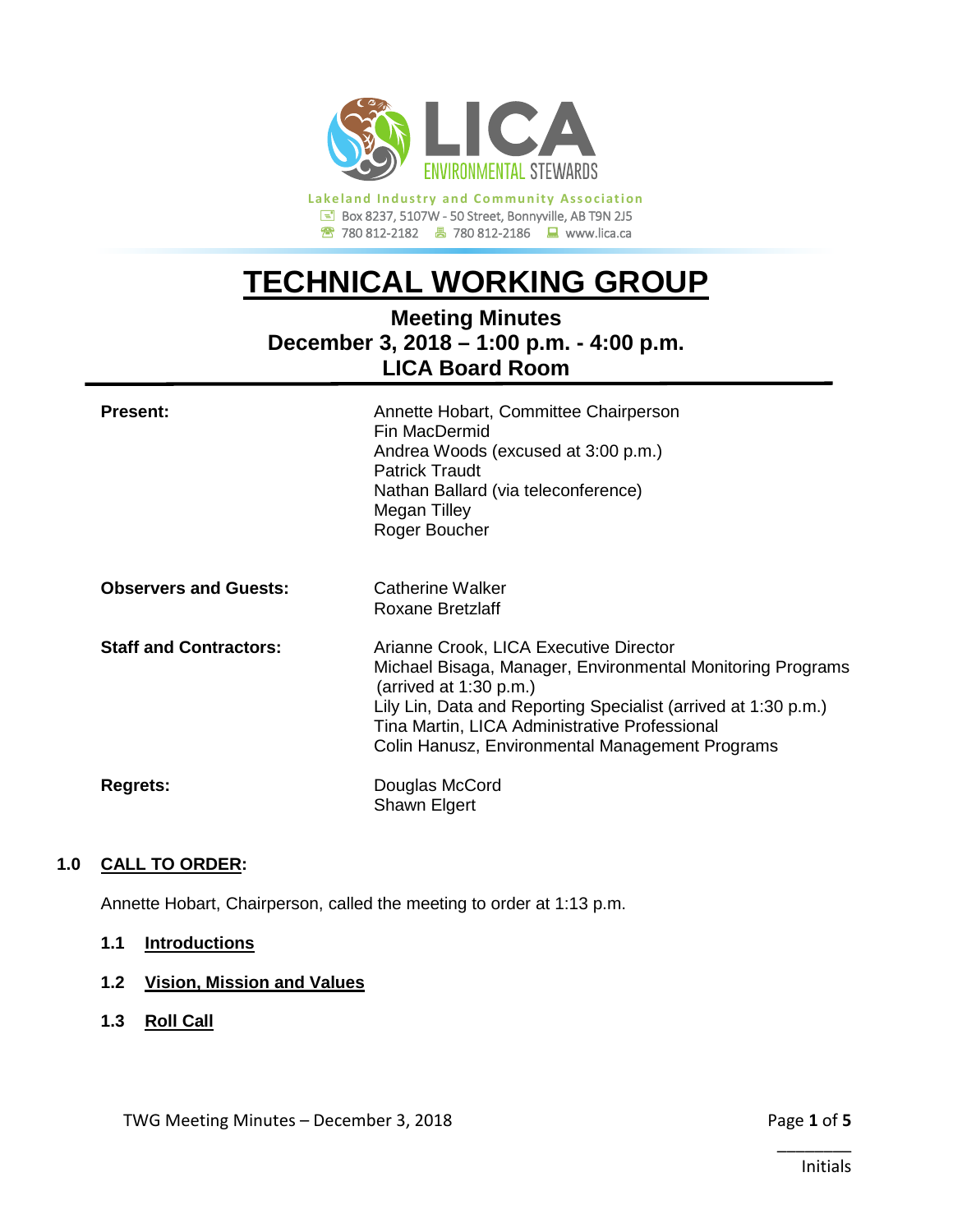#### **1.4 Approval of Agenda**

**#1 Moved by Roger Boucher AND RESOLVED that the December 3, 2018 Agenda be approved as presented.**

#### **1.5 Approval of Minutes**

- **1.5.1 October 1, 2018**
- **#2 Moved by Patrick Traudt AND RESOLVED that the October 1, 2018 Minutes be approved as presented.**

#### **2.0 ONGOING BUSINESS**

#### **2.1 Technical Working Group Terms of Reference**

The Technical Working Group (TWG) reviewed the Terms of Reference.

#### **#3 Moved by Fin MacDermid AND RESOLVED that the Technical Working Group Terms of Reference be forwarded to the Board of Directors for approval without change.**

#### **2.2 Jessie Lake Restoration Program**

#### **2.2.1 Aeration Options**

The TWG reviewed the quote from Pond Pro. Price comparisons were discussed between the vendors with Colin indicating that the cost of the project has increased considerably due to the shallow depth of Jessie Lake.

#### **2.2.2 Aeration Scope of Work**

The TWG reviewed the Aeration Project Scope of Work and the letter of support from the Town of Bonnyville. The TWG recommends to the Board that the aeration project on Jessie Lake be deferred at this time due to the increased cost owing to the depth of the lake being shallower than originally thought as well as the complexities of winterizing the system and/or the compromised integrity of the ice on the lake and potential liabilities associated with this risk. The TWG further recommends to the Board that Colin return to the Town of Bonnyville to provide further information on the project.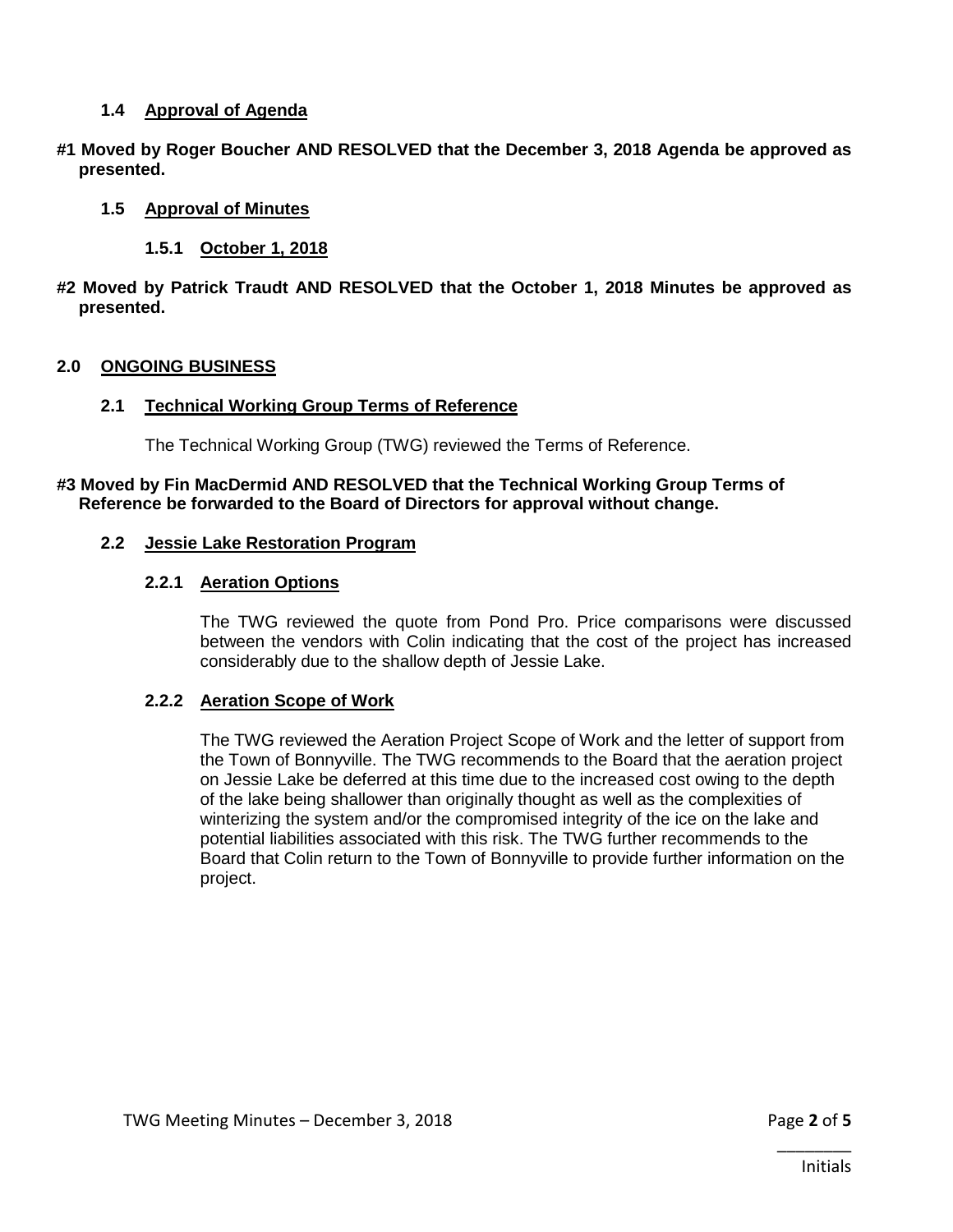# **2.3 Creek Water Quality and Quantity Testing**

# **2.3.1 Scope of Work**

The TWG reviewed the Creek Water Quality and Quantity Testing Scope of Work. A funding application to the Oil Sands Monitoring Program administered by the Environmental Monitoring and Science Division of the Government of Alberta for this testing is in progress. It was suggested that the purpose of the background data collection be expanded to include the creation of a baseline in water quality in the region to monitor future changes. The TWG also recommended an expansion of the budget estimation to include monitoring of five additional sites, third party contractors and potential education and outreach programs that could be used to share findings with the public.

# **2.4 Watershed Update**

# **2.4.1 Integrated Watershed Management Plan**

The Moose Lake State of the Watershed report was completed in 2005. The Moose Lake Watershed Management Plan was completed in 2007 and has been adopted by the Municipalities. Colin will distribute both documents to the TWG members for review towards reengaging in the development of an Integrated Watershed Management Plan (IWMP) for the Beaver River Watershed. Fin suggested compiling water licensing data towards this end, so we know the scope and scale of the withdrawals in the region. The TWG would also like to see a detailed work plan including timelines, outcomes and budget prior to any work commencing on the IWMP.

# **2.4.2 Muriel Lake Restoration Team**

The Muriel Lake Basin Management Society (MLBMS) is completing a Citizen Science project on Muriel Lake over the winter. LICA will be training volunteers to use our YSI probe to measure dissolved oxygen, temperature, conductivity, pH, and total suspended solids at 0.5m intervals. LICA is purchasing a 20m Quattro cable so the MLBMS is able to sample the entire water column. The Alberta Lake Management Society (ALMS) is providing the methodology for sample collection so as to be consistent with other lakes in the province. Winter testing has been tentatively booked for mid- December, January, February, and March.

# **2.4.3 Moose Lake Restoration Team**

LICA and the Moose Lake Watershed Society (MLWS) have commissioned numerous scientific studies and collected a lot of data on Moose Lake over the years. The Moose Lake Integrated Watershed Management Plan and the Moose Lake State of the Watershed report have identified a few gaps in this data. MLWS is pursuing funding to purchase a fecal coliform analyzer to fill a data gap previously identified. Colin proposed that LICA solicit proposals from vendors to complete a phosphorus budget for the lake. The TWG supports Colin soliciting quotes from vendors for the completion of a Phosphorus Budget on Moose Lake, and that the information be brought back to the group for consideration.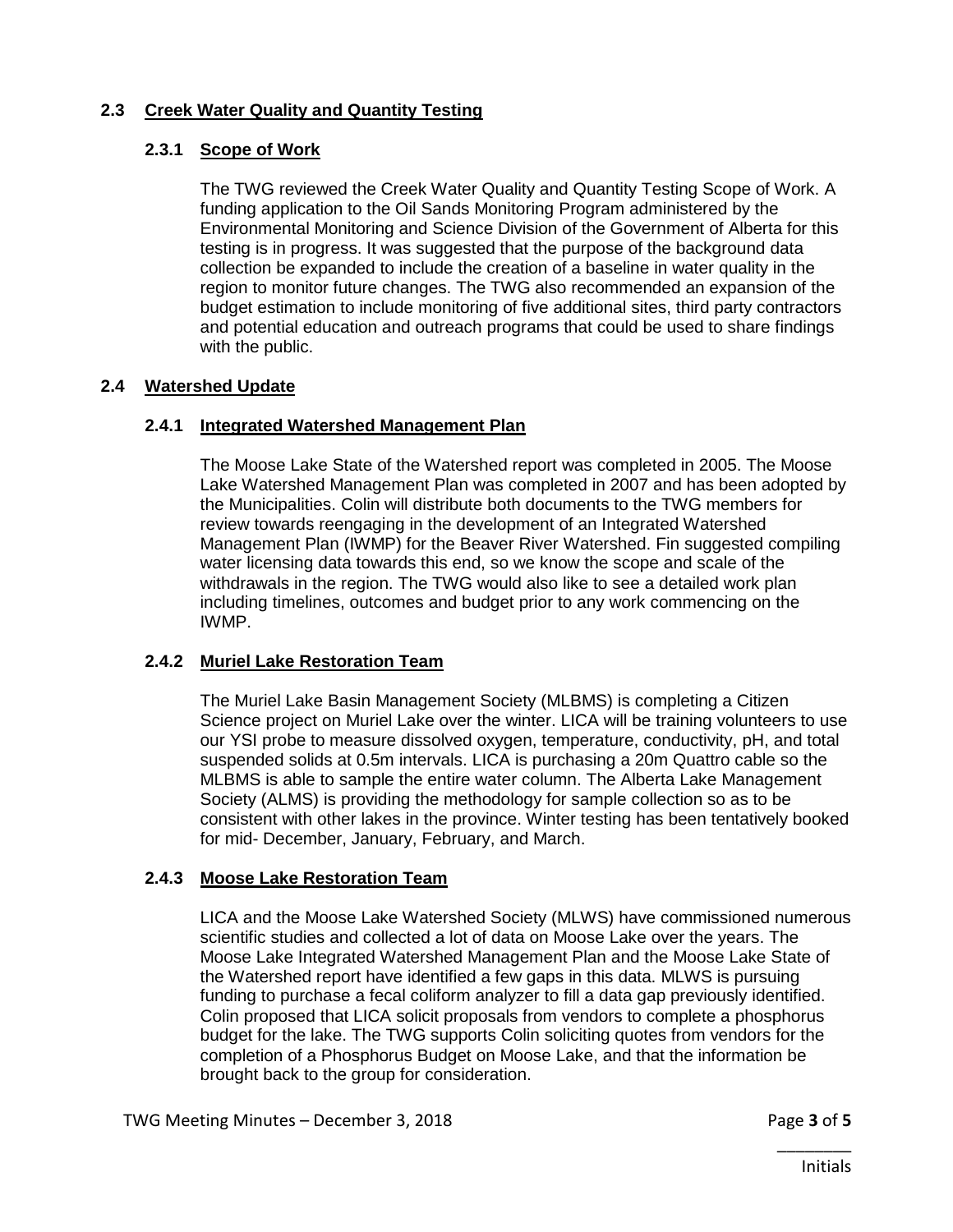### **2.5 Multi-Year Air Monitoring Report**

#### **2.5.1 Draft Schedule for Completion**

Mike reviewed the purpose of the report and the scope of the work with the TWG. To date the air quality data has been compiled and verified. Mike and Lily are currently working on distillation of the downloaded industry data. Steps to still be completed include NPRI data compilation, indicators/metadata, traffic data compilation, population data compilation, data synthesis and report draft, and presentation of the draft to the TWG for review and comment.

#### **2.6 Monitoring Operations Update**

#### **2.6.1 PAMS**

The PAMS station has been redeployed east of Bonnyville between Jessie and Charlotte Lakes. Since deployment there have been measurements of  $H_2S$ exceedances from both Jessie Lake and the Bonnyville sewage lagoons, as indicated by the direction of the wind.

#### **2.6.2 Soil Acidification Project**

The soil samples for the Soil Acidification Project have been collected and archived until funding for analysis has been approved. Mike is attending the AEP Deposition workshop next week and we are hoping to receive some direction on this project at that time. Mike shared the article, "Economic Indicators" the provincial monitoring program on which our project is based.

#### **2.6.3 Maskwa & Cold Lake Siting and Communications Issues**

We have identified a new site for the Maskwa station and are awaiting input from AEP Auditors. The new equipment at the Maskwa station has been having a communications issue with Imperial Oil's equipment. Solutions to this communication issue are ongoing as direct communication is a part of Imperial Oil's emergency response plan. Technical support for this issue requires escalation as the vendor is not providing adequate technical support to resolve the issue.

For the Cold Lake station, we have received the setback distance from ATCO and are now in the process of ordering the taller tower.

## **2.6.4 Network Operations Contract**

In order to facilitate the development of a new Master Service Agreement (MSA), LICA has completed a Request for Quote (RQF) which will be sent to Maxxam this month. The document will be shared with the TWG for input.